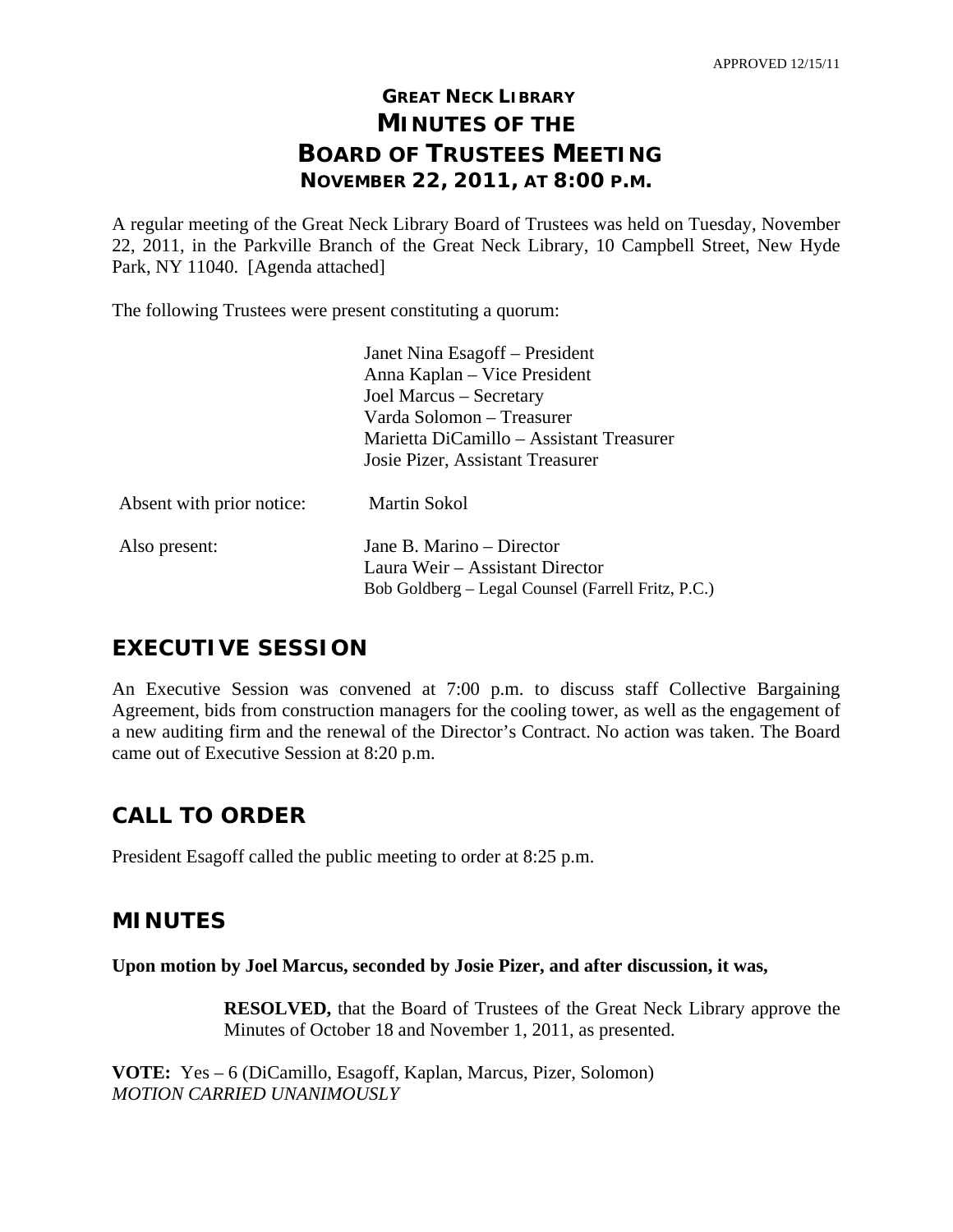# **TREASURER'S REPORT**

**Upon motion by Varda Solomon, seconded by Marietta DiCamillo, and after discussion, it was,** 

 $\overline{a}$  , and the contribution of the contribution of the contribution of the contribution of the contribution of the contribution of the contribution of the contribution of the contribution of the contribution of the co

**RESOLVED,** that the Board of Trustees of the Great Neck Library accept the following financial reports:

• November 22, 2011, Treasurer's Report;

• Warrant dated October 15, 2011 through November 18, 2011 for Paid checks numbered 0029959 through 0029963, 0029993 through 0029998, 0030027 through 0030031, 1241 through 1244, and 43757 through 43776 and Checks To-Be-Paid numbered 43777 through 43953, the sums set against their respective names, amounting in the aggregate to \$976,899.85;

• Payroll Warrants for pay dates October 6, 2011 and October 20, 2011, in the amounts of \$174,302.87 and \$177,534.38 respectively for a total of \$351,837.25.

**VOTE:** Yes – 6 (DiCamillo, Esagoff, Kaplan, Marcus, Pizer, Solomon) *MOTION CARRIED UNANIMOUSLY* 

# **PERSONNEL CHANGES**

### **Upon motion by Marietta DiCamillo, seconded by Josie Pizer, and after discussion, it was,**

**RESOLVED,** that the Board of Trustees of the Great Neck Library accept the Personnel Changes of September and October 2011, as presented.

**VOTE:** Yes – 6 (DiCamillo, Esagoff, Kaplan, Marcus, Pizer, Solomon) *MOTION CARRIED UNANIMOUSLY* 

## **REPORTS**

Below is the text of the written reports:

### **Finance Committee**

Finance Committee meeting was held on Thursday, November 17, 2011, 7:30 p.m. in the Multipurpose Room.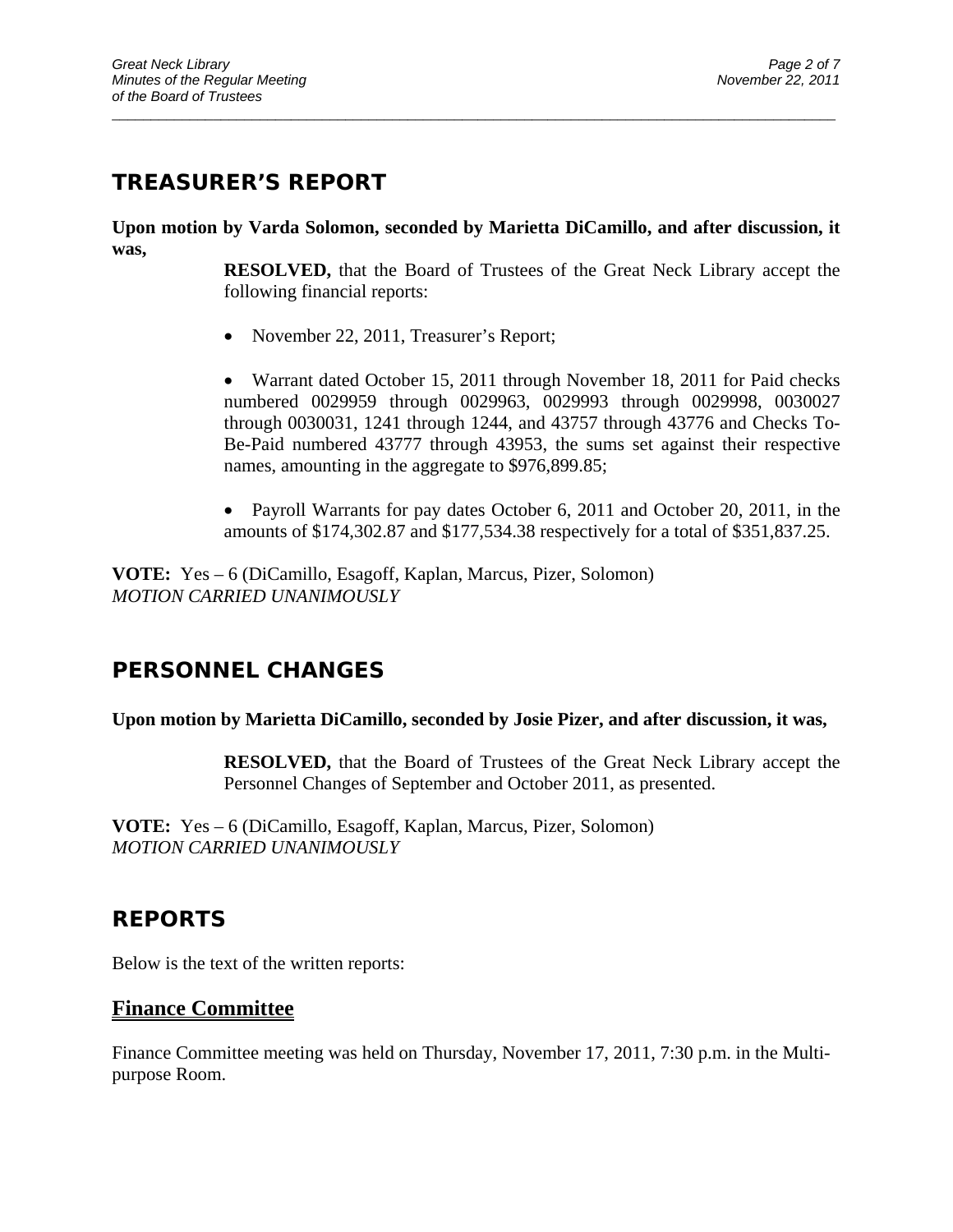In Attendance: Chair Varda Solomon, Assistant Treasurer Marietta DiCamillo; Absent with Notice: Assistant Treasurer Josie Pizer and Janet Nina Esagoff, Library Board President. Also in Attendance: Jane Marino, Library Director; Laura Weir, Library Assistant Director.

 $\overline{a}$  , and the contribution of the contribution of the contribution of the contribution of the contribution of the contribution of the contribution of the contribution of the contribution of the contribution of the co

Call to Order:Treasurer Solomon called the meeting to order at 7:35 p.m.

#### Old Business

**Auditor Proposals:** The Director asked the committee for questions regarding the proposals they received the previous month. Trustee DiCamillo asked some questions about the candidates' billing, some of which Ms. Marino will find the answer for the Board Meeting.

**Cooling Tower Construction Manager Proposals:** Ms. Marino indicated that there will be three proposals regarding construction manager services for the cooling tower construction project.

**New Business:** There was no new business to discuss.

**Regular Activities:** Warrant was reviewed and questions were asked about various vendors which the Director answered. The personnel report, which has been moved to the Personnel Committee, will be included in the Board Packet. Checks were signed by the committee.

**Adjournment:** There being no further business, the meeting was adjourned at 8:40 p.m.

**Secretary** (Joel Marcus)

#### REFERENDUM

| Yes | 1,288 |
|-----|-------|
| No  | 2,936 |

#### ELECTION

| <b>Board of Trustees</b>    |           |
|-----------------------------|-----------|
| Francine Ferrante Krupski   | 197 votes |
| Write-Ins                   | 9 votes   |
| <b>Nominating Committee</b> |           |

| 194 votes |
|-----------|
| 200 votes |
|           |

Congratulations to everyone! We welcome Francine Ferrante Krupski to the Board and we look forward to working with her. We would also like to welcome both Ian Lustbader and Diane Sandler to the Nominating Committee.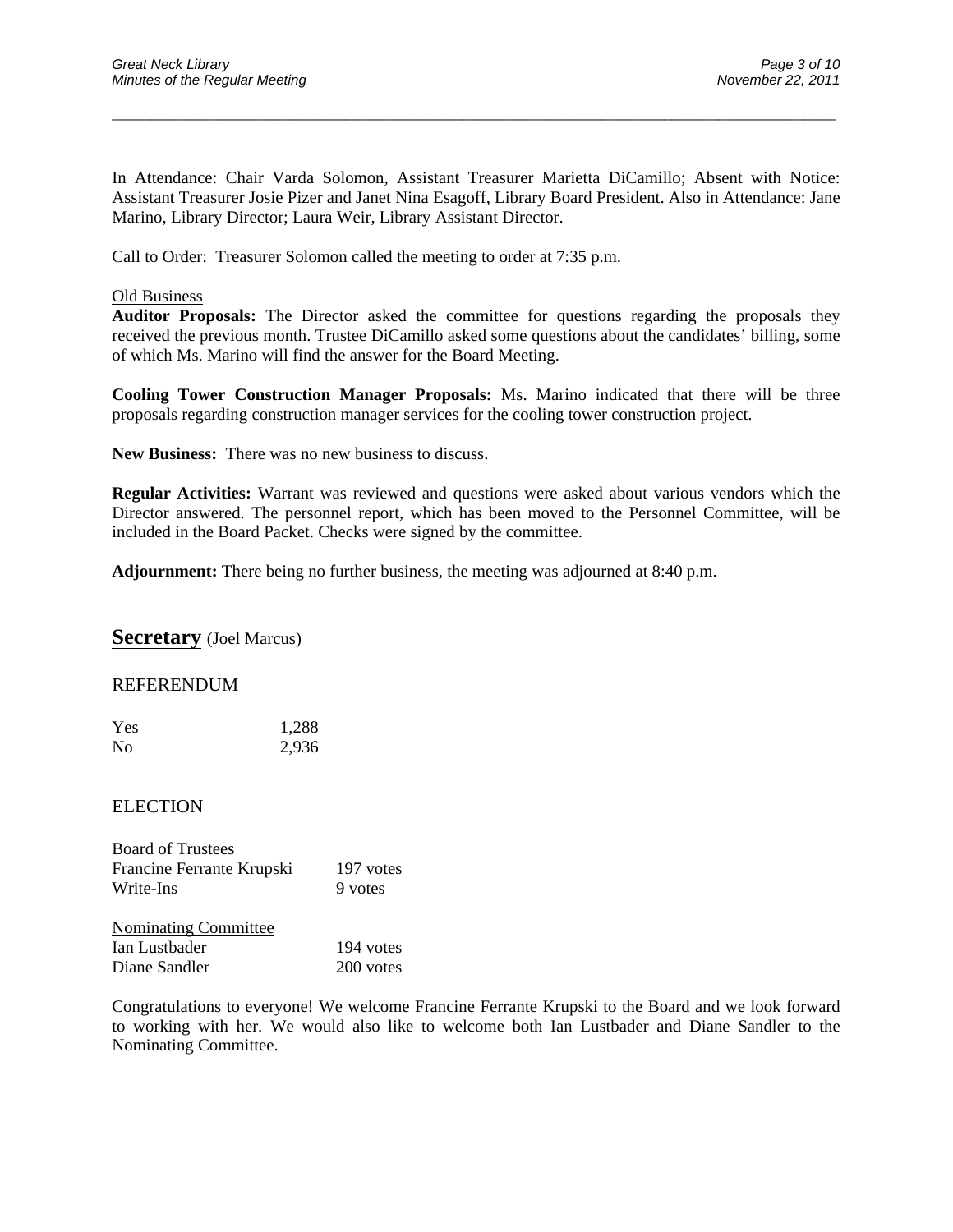### **Assistant Director** (Laura Weir)

#### Staff Development Day

Staff Development day was held last Friday, November 11, 2011. Committee members, who spent many sessions planning the day's program, included staff members from all departments. This year's program was entirely staff driven with committee members and other staff volunteers contributing information (and themselves) for each session.

 $\overline{a}$  , and the contribution of the contribution of the contribution of the contribution of the contribution of the contribution of the contribution of the contribution of the contribution of the contribution of the co

*The Conflict Resolution* session involved three scenarios with Great Neck Library staff interacting with members of the public in difficult situations. Staff members played the roles in each situation and improvised as the conflict developed. After the skit, the audience offered their thoughts as to what was done right by the library employee or suggested ideas on how the staffer's exchange with the patron could have been handled differently for a better outcome.

The *Branch Heads Panel* included a discussion about the uniqueness of the individual branches. In as much as they follow the same policy and procedures, and offer many of the same materials such as books, periodicals, music, audio books, movies, etc., each branch possesses its own unique personality, influenced by the patrons who use that particular facility, and by the staff who work there.

The *Digital Downloads* session was a hands-on demonstration on how to download e-books in the OverDrive collection to various mobile devices including the Kindle, the Nook, the Sony Reader, iPhone, iPad, and Android devices.

*Great Neck Library Issues and Answers* was an open session where staff generated questions and concerns were addressed by the Director and the Assistant Director. Staff was given the ability to pose these questions in advance with the *GNL Issues and Answers* questionnaire located in the Staff Room or could ask questions as they arose during the session. Jane and I will follow up on ideas, comments and suggestions presented by the staff at the session.

#### Weeding the collections

With shelf space always at a premium, librarians are constantly examining the collection to weed out books that are no longer relevant to the collection. We discard books that contain outdated information, books with subjects that are no longer of interest to the general public, books that are in bad condition, and books that contain information that is now readily available online. In an ongoing project, the collection of non-fiction books beginning with Dewey number 000 up through 499 has been recently weeded. On the mezzanine, the periodicals librarian has been working to eliminate periodicals that are now available online. Recently 1,125 bound volumes and 2,592 individual issues of periodicals were discarded. Many valuable back issue periodicals remain; they will be moved into storage in the bookroom where they can be retrieved upon request. We plan to move the Mystery collection, which is now squeezed into too small a space into this area. I have been weeding the biographies on the mezzanine and am about halfway through the alphabet. I have managed to free up two aisles of book stacks into which the Yong Adult collection can expand.

#### Children's Books

The Technical Services Department is working with the Children's Department to establish a separate Children's Historical Collection of classics in Juvenile Literature. Library bibliographic records for these old titles were created years ago and are often rather skimpy. The Librarian Cataloger examines each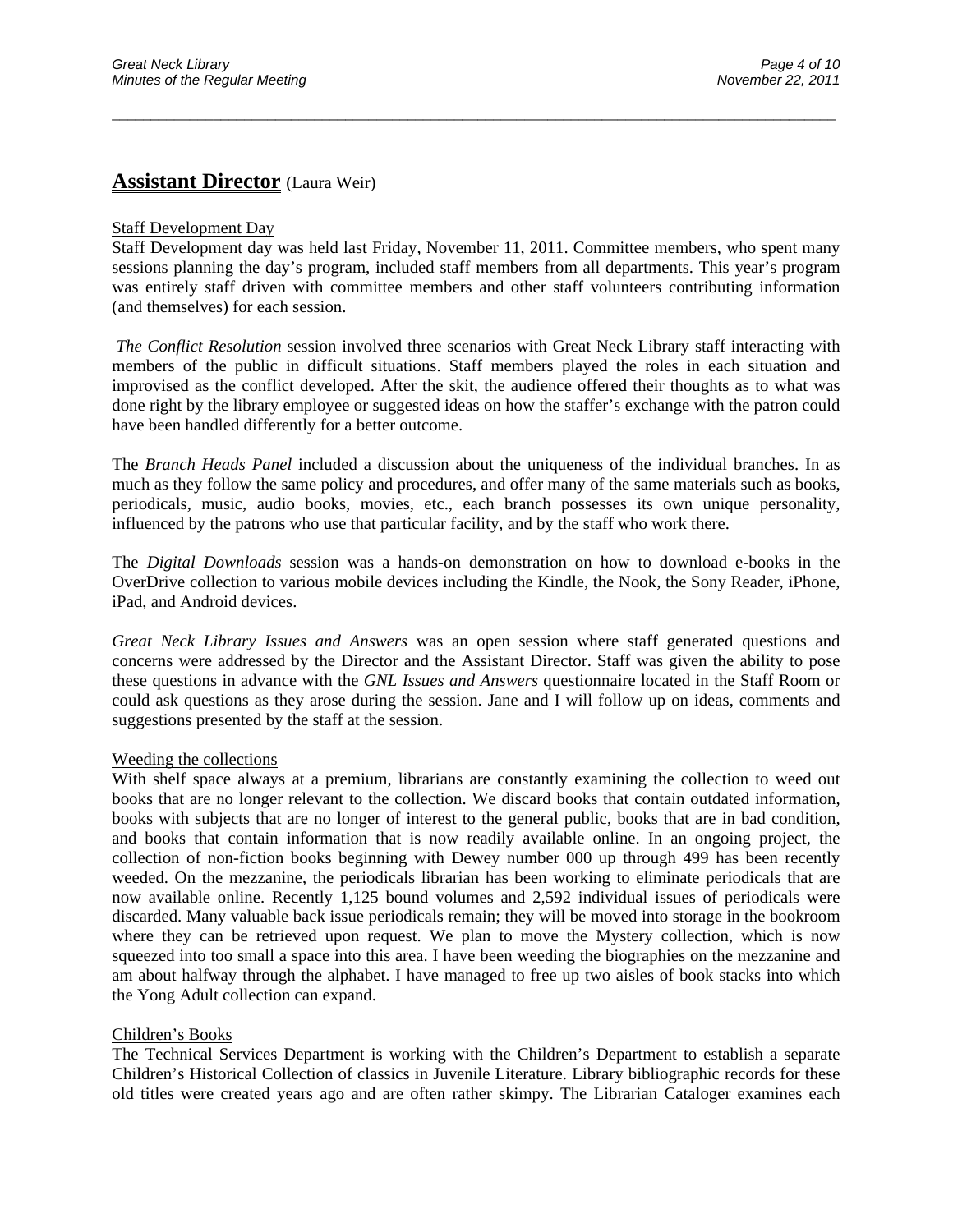book, downloads a new bibliographic record from OCLC, and revises it as needed. She then adds notes to the item record that the book is part of the Children's Historical Collection and that it does not circulate.

 $\overline{a}$  , and the contribution of the contribution of the contribution of the contribution of the contribution of the contribution of the contribution of the contribution of the contribution of the contribution of the co

#### Branch Reports:

Many of the water damaged ceiling tiles at Station Branch have been replaced. The ceiling in the Reading Room looks very good. However, the branch continues to have issues with leaks to the ceiling. In replacing some tiles near the reference desk last Monday, November 14, the facilities manager employed by the landlord noted that the water in this area was coming from a leaking water pipe. A plumber fixed that leak on Wednesday, November 16; he noted however, that other stains are roof related because there are no water pipes in that part of the ceiling. New tiles have been installed where the pipe leaked. The landlord promises to send a roofer to find the cause of the roof leak.

### **Library Director** (Jane B. Marino)

#### Personnel

As detailed in the Assistant Director's report, our Staff Development day was held on November 11, 2011. I'd like to thank the committee who put this day together. They are Laura Weir, Kathleen Cotter, Pam Levin, Ethan Mann, Janet Schneider, Justin Fuchs, Michael Cruz, Denise Liggio and Maureen McKenna. They did an outstanding job and we had positive responses from the staff members on the program. One of the more interesting programs was digital downloads and that, we all agreed, was just a starting point for more and continued staff training. As part of that session, an interesting document, compiled by Michael Cruz, entitled "A Brief History of E-Books," is attached to Laura's report. I think you will find it interesting. A new Technology committee is being formed, at the suggestion of Justin Fuchs and Michael Cruz, to explore ways to doing that, along with exploring ways for the library to not only stay current, but ahead of the technology curve.

Denise Liggio from the Children's Department attended the annual New York Library Association (NYLA) conference and her report is attached. She will discuss her conference attendance at the next general staff meeting.

#### Building Plans

At the request of some trustees, I have also surveyed the building for areas and issues that are important to address and reviewed the engineer's report submitted as part of the Dattner Concept Report. The first several points listed below are taken from that engineer's report, dated June 12, 2009. In the intervening 2½ years, all of these problems listed below have only become more pronounced.

#### Mechanical and Electrical

- The boiler, which would have a few more years of useful life, contains inherent problems, because of a poor installation which has lead to cracked sections and gasket leaks. In the last two years, we have paid significant amounts to repair leaks in the boiler.
- The HVAC system, as we know, has a tower that is no longer viable, reheat coils that are at the end of their useful life expectancy, and ventilation fans that are old and in need of replacement.
- The electrical service and power distribution system, as described in the report, had yet to be tested to ascertain whether their condition is adequate. However, the numerous power supply problems in 2011 alone indicate that the library does not have an electrical system that is adequate. Our electrician has made nine service calls to repair problems ranging from new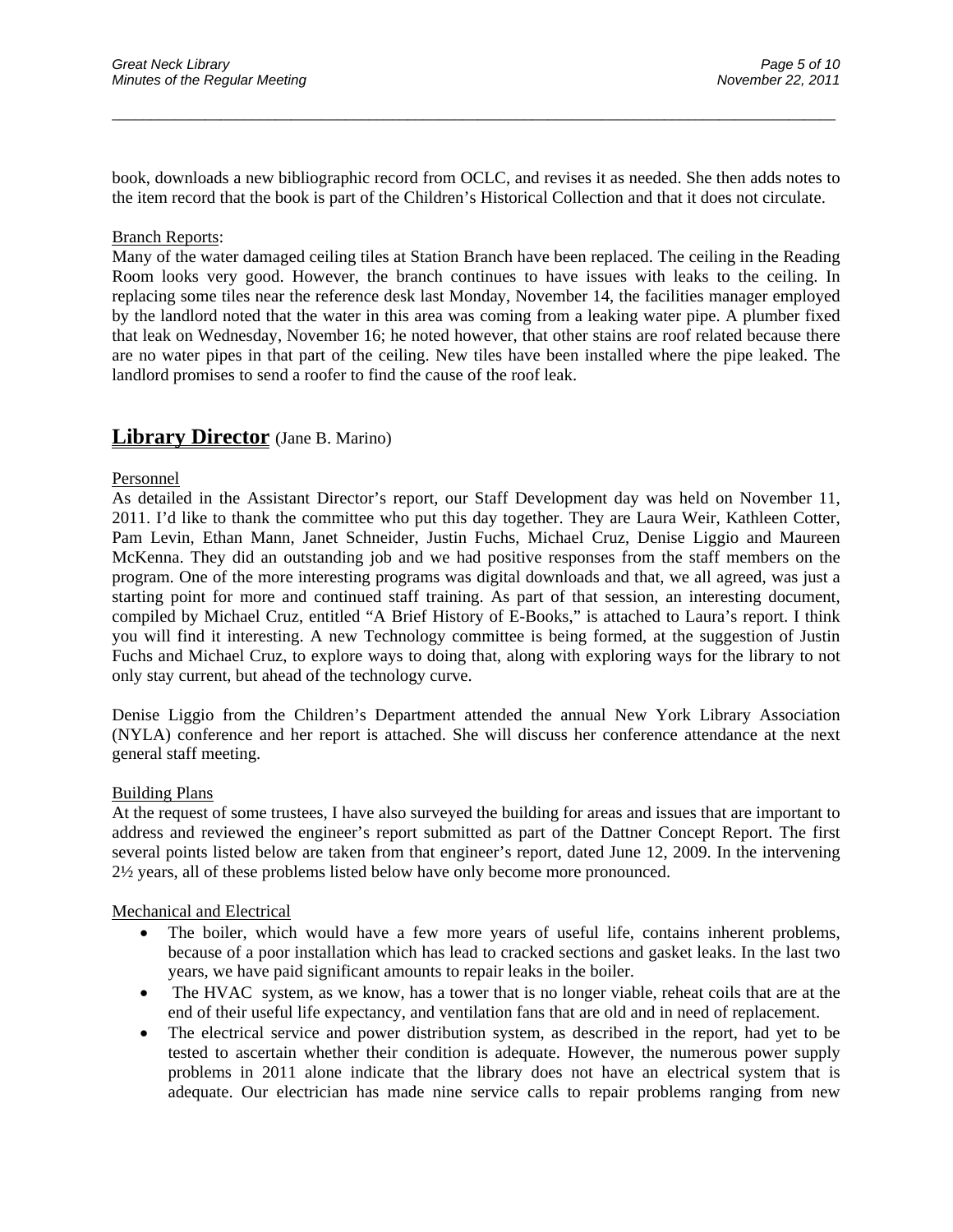circuitry to replacing defective and inefficient light fixtures. In addition, all exit lighting is of the original installation.

 Fire Alarm System: This system is of the original installation and is nearing the end of its useful life, according to the engineer's report. From personal experience, during the fire drill that was run at Main it took much longer to reset the system due to its age. The pull boxes in Main are original and much smaller and harder to use than newer installations.

 $\overline{a}$  , and the contribution of the contribution of the contribution of the contribution of the contribution of the contribution of the contribution of the contribution of the contribution of the contribution of the co

- Roof and storm water systems: Storm water is currently collected on flat roofs and drained through two 8-inch and one 10-inch storm leader which terminate on the lower level of the building discharging directly into Udall's Pond. All exposed piping appears to be in "fair" condition.
- The roof appears to be in fair to poor condition and the roof drains should be replaced when the building is re-roofed. The roof under the cooling tower is not properly pitched and ponding occurs. We have had numerous leaks in various places throughout the building which are repaired and sometimes re-occur in the same spots. I have no reason to expect the storms we've experienced in the last two years will diminish.
- Domestic water systems: Currently there is no backflow preventer provided on the domestic water service. The insulation on the fittings needs to be examined to determine if hazardous materials have been used.
- Plumbing fixtures: All plumbing fixtures appear to be in "fair" operational condition, but they are original and do not comply with the ADA requirements for the handicapped.
- Fire protection: Currently the building is not provided with an automatic sprinkler system.
- Elevator: our elevator has had numerous problems with power breakdowns and the door not opening and closing properly. Many staff members refuse to ride in it, sending the book trucks up in the elevator and taking the stairs.
- Front doors: The front doors have had their motor replaced in an attempt to make the mechanism work more smoothly. It is old, slow and unpredictable and has been known to nip people in the leg when they close unexpectedly on patrons as they exit the building.

Other Areas of Concern

- Community Room: Bulging panels speak to the age of the room, along with a Control Room that has an aging sound system, no capability of recording or broadcasting through our local cable station.
- Parts of the exterior stone façade have separated from the building and are being held together by wood supports. Another section of the façade near levels has begun to separate in a similar fashion.
- Levels is not ADA compliant.
- The mezzanine is also not ADA compliant and built directly onto the book stacks below, leaving no room for adaptability and change.
- Children's Room: The collection has outgrown its size, with many stacks too high for young children to reach.
- The reference area has, in effect, two spots for patrons to seek help, resulting in an inefficient use of staff and confusion for the patrons on where to go for help. There is also a great deal of space being taken up with microfilm cabinets, a near-obsolete technology.
- The History Room has a growing collection and will soon run out of room.
- As many reference books are replaced on online resources, shelving can be reduced in the reference area, which would then beg for a redesign of the area.
- The A/V department should not be on the ground floor.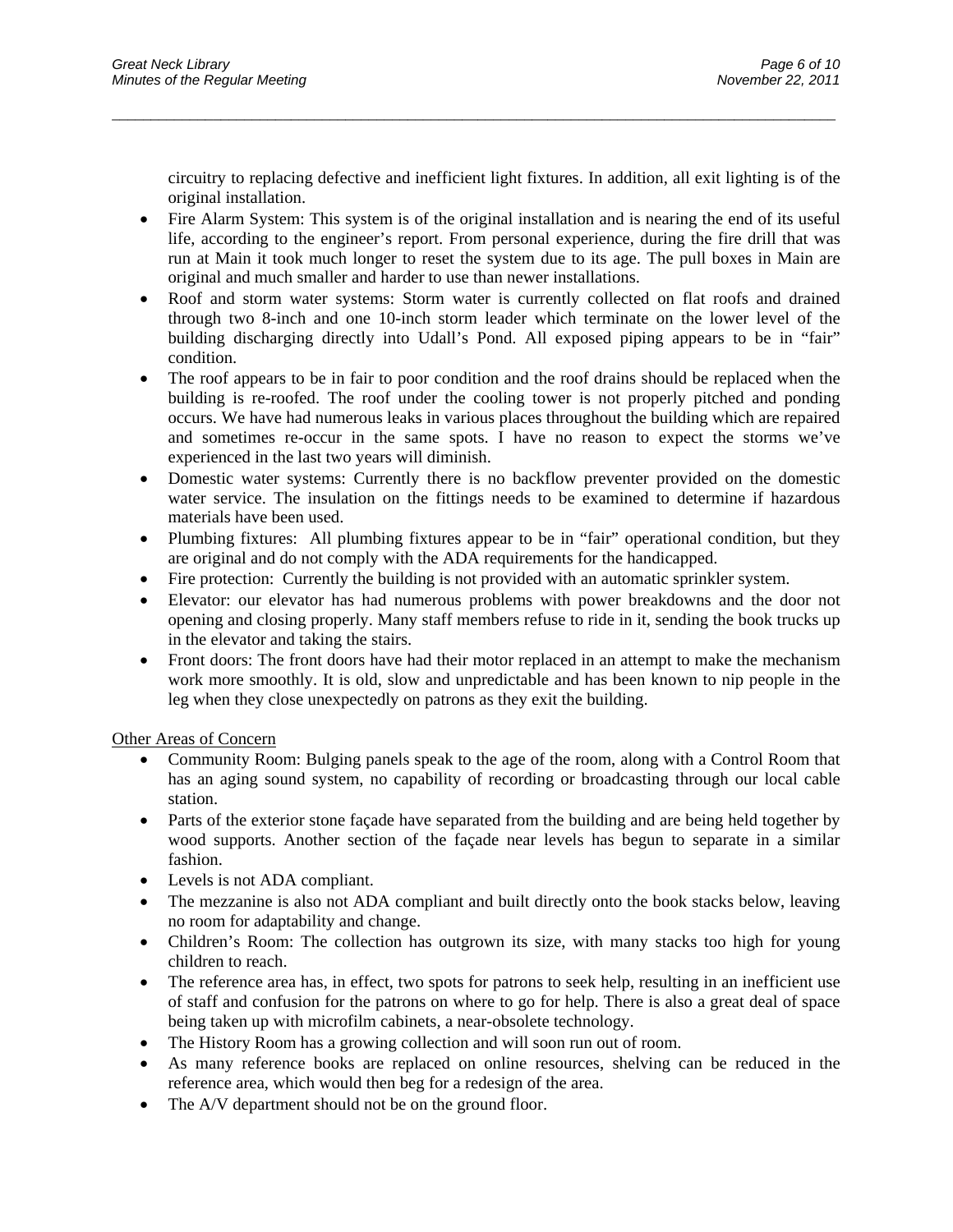The library needs a Young Adult room or area, with shelving, seating and computers.

Building Renovation Committee [Building Advisory Committee]

At the last Board Meeting, there was a discussion by the Board of fashioning an ad hoc committee of trustees, staff and public to plan a path forward for the main building. As should be clear from the preceding pages, this building has some really serious problems that must be addressed. To that end, I have solicited names from the public and now have a list of 20 names. In addition, I have attached, at his request, a plan for several concurrent committees as submitted by one of those volunteers. I have also received feedback, based on the survey sent out 10 years ago, on questions and issues to cover in a new survey, should the decision be made to go forward with that.

 $\overline{a}$  , and the contribution of the contribution of the contribution of the contribution of the contribution of the contribution of the contribution of the contribution of the contribution of the contribution of the co

Trustee DiCamillo had two questions on the report that the Director put together:

(1) Microfilm cabinets – whether or not any of that material can be obtained digitally. *Converting some of the material from microfilm to digital format is in progress. Some of them cannot be done but some of the older papers can be purchased.* 

(2) What types of things are going in the History Room and where are they coming from. *Many of them are donations of personal journals and personal photographs from families in Great Neck.*

Public Comment: Ralene Adler, Carol Frank, Mike Currie, Norman Rutta

# **OLD BUSINESS**

### **NLS Funding**

### **Upon motion by Varda Solomon and seconded by Josie Pizer, and after discussion, it was,**

**RESOLVED,** that the Great Neck Library Board of Trustees approve Nassau Library System's request for financial support for 2012 in the amount of \$33,127 and for 2013 in the amount of 46,912.

The Director provided a recap of NLS proposal for an increase in funding. Their original proposal to member libraries was a three-year funding. After a series of meetings with Area Trustees, they came back with a two-year funding proposal with a slightly lower amount across the board. The numbers were put together by NLS based on their cost for delivery and other services provided to the member libraries. These are valuable services that would be more costly if the library purchased on its own. For example, NLS negotiates the prices for numerous databases for all 54 libraries as a consortium. Although Great Neck is being asked to pay higher than the other libraries, based on population and operating cost, it would have cost significantly more if we had to do it on our own. Secondly, NLS pays a setup fee for all 54 libraries to allow patrons to download ebooks. We have access to all ebooks owned by any of the member library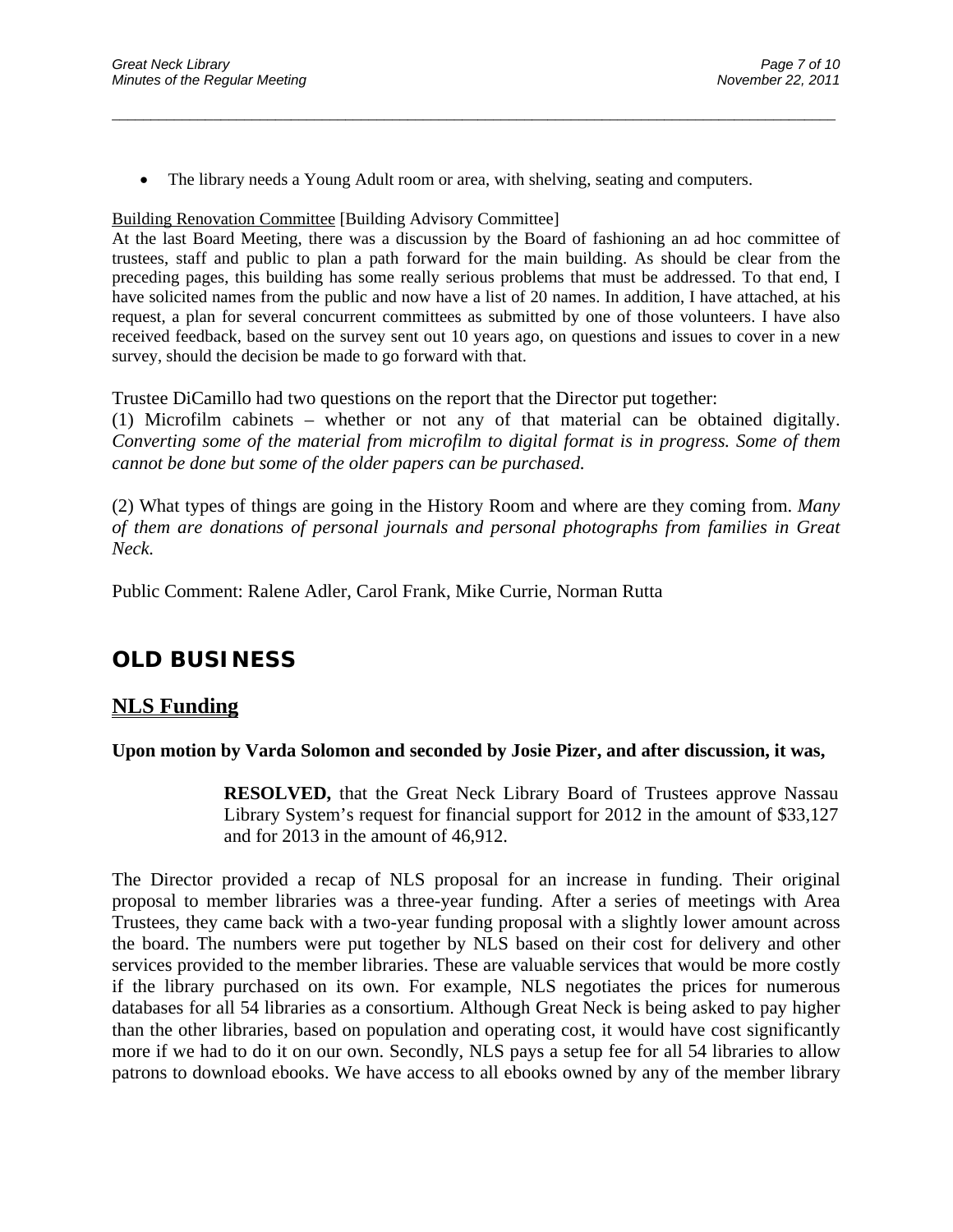in the consortium. Great Neck is the largest library in the system and we should recognize the value of the cooperative system.

 $\overline{a}$  , and the contribution of the contribution of the contribution of the contribution of the contribution of the contribution of the contribution of the contribution of the contribution of the contribution of the co

Another benefit as a member of NLS is that State Aid, including the Construction Grant, to libraries is funneled through the system.

The Director stated that even if the Board voted down this motion, they would still be getting a bill from NLS and the Board will have to wait to see what sanctions, if any, would be imposed by NLS in light of the fact that Under State law NLS is mandated to provide services.

Public Comments: Ralene Adler, Norman Rutta, Karen Rubin, Carol Frank, Mike Currie

**VOTE:** Yes – 0; No – 5 (DiCamillo, Esagoff, Kaplan, Pizer, Solomon); Abstain – 1 (Marcus) *MOTION FAILED* 

The Board's vote was not to withdraw from the system but to disapprove the increase in funding NLS is requesting because the increase is not divided fairly among the participating libraries – Great Neck paying the highest because of its budget, three Branches and population. The Board, however, will continue to pay NLS what was approved in the Great Neck Library's 2012 operating budget.

### **Cooling Tower Replacement**

Action on this was deferred to the December Board meeting.

## **NEW BUSINESS**

### **Formation of [Building]Advisory Committee**

The Director reported that 28 people have volunteered, since the writing of her report, to be on the advisory committee. She asked the Board to direct her on how to proceed.

Some Trustees were in favor of having a survey committee to gather information from the public. This option would require hiring a professional to conduct it. Some Trustees felt this was not the way to go because the Board already is in possession of information gathered from public surveys in the past. Trustee DiCamillo then proposed the structuring of an advisory committee which would consist of a total of 15 volunteers – two staff members and the Library Director, four members of the public, four professionals who are involved in some form of construction and four Trustees.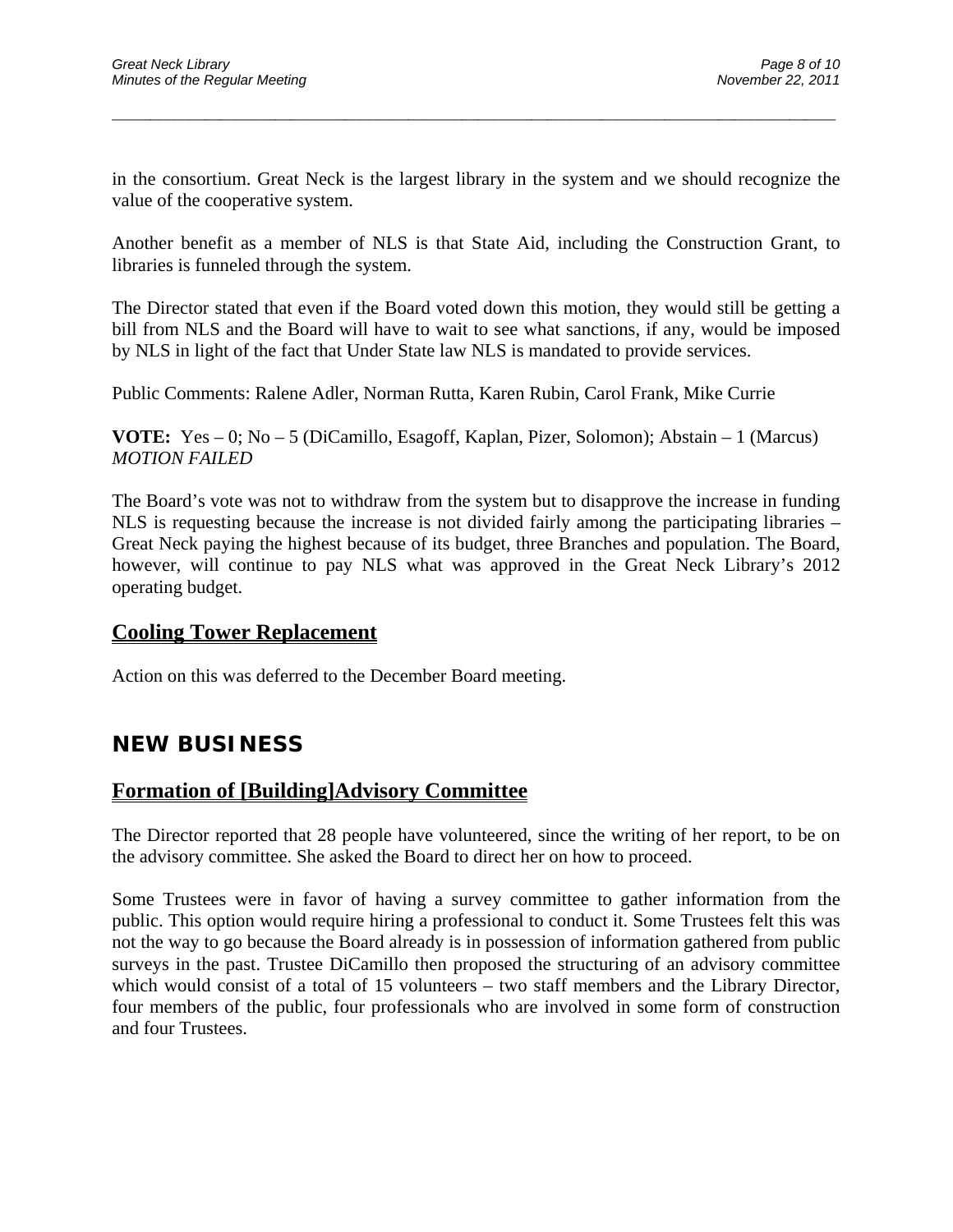The Director was given the task of forming this committee from the list of volunteers. All those who volunteered were thanked and the Board moved ahead to form a motion for the formation of an advisory committee.

 $\overline{a}$  , and the contribution of the contribution of the contribution of the contribution of the contribution of the contribution of the contribution of the contribution of the contribution of the contribution of the co

### **Upon motion by Marietta DiCamillo and seconded by Varda Solomon, and after discussion, it was,**

**RESOLVED,** that the Great Neck Library Board of Trustees authorize the President to establish an advisory building committee consisting of 15 members comprised of two staff members, four members of the public, four professional volunteers, four trustees, and the Director to be selected by the President and the Director and the Board is to be presented with a plan and budget on or before July 1, 2012.

Public Comment: Norman Rutta, Dana Epifan, Karen Rubin, Michael Currie, JoAnn Farley, Ralene Adler

**VOTE:** Yes **–** 6 (DiCamillo, Esagoff, Kaplan, Marcus, Pizer, Solomon) *MOTION CARRIED UNANIMOUSLY* 

## **Library Director's Contract**

### **Upon motion by Varda Solomon and seconded by Josie Pizer, and after discussion, it was,**

**RESOLVED,** that the Great Neck Library Board of Trustees hereby authorize the extension of its agreement with Jane B. Marino originally dated December 18, 2008, for an additional period of one year, upon the same terms and conditions as set forth in said agreement with the exception that during the additional year, Ms. Marino shall be reimbursed for expenses up to \$2,000 of travel expenses actually incurred per year;

and be it further RESOLVED, that Janet Esagoff, as President of the Board of Trustees of the Great Neck Library be, and she hereby is, authorized, empowered and directed, by and on behalf of the Board of Trustees of the Great Neck Library, to negotiate, execute and deliver an amendment to the agreement with Jane B. Marino originally dated December 18, 2008, providing for the extension of the term thereof on such terms and conditions as set forth in the preceding resolution, in such form as Ms. Esagoff may approve, which approval will be conclusively evidenced by the execution of such amendment.

Public Comment: Norman Rutta

**VOTE:** Yes **–** 6 (DiCamillo, Esagoff, Kaplan, Marcus, Pizer, Solomon) *MOTION CARRIED UNANIMOUSLY*